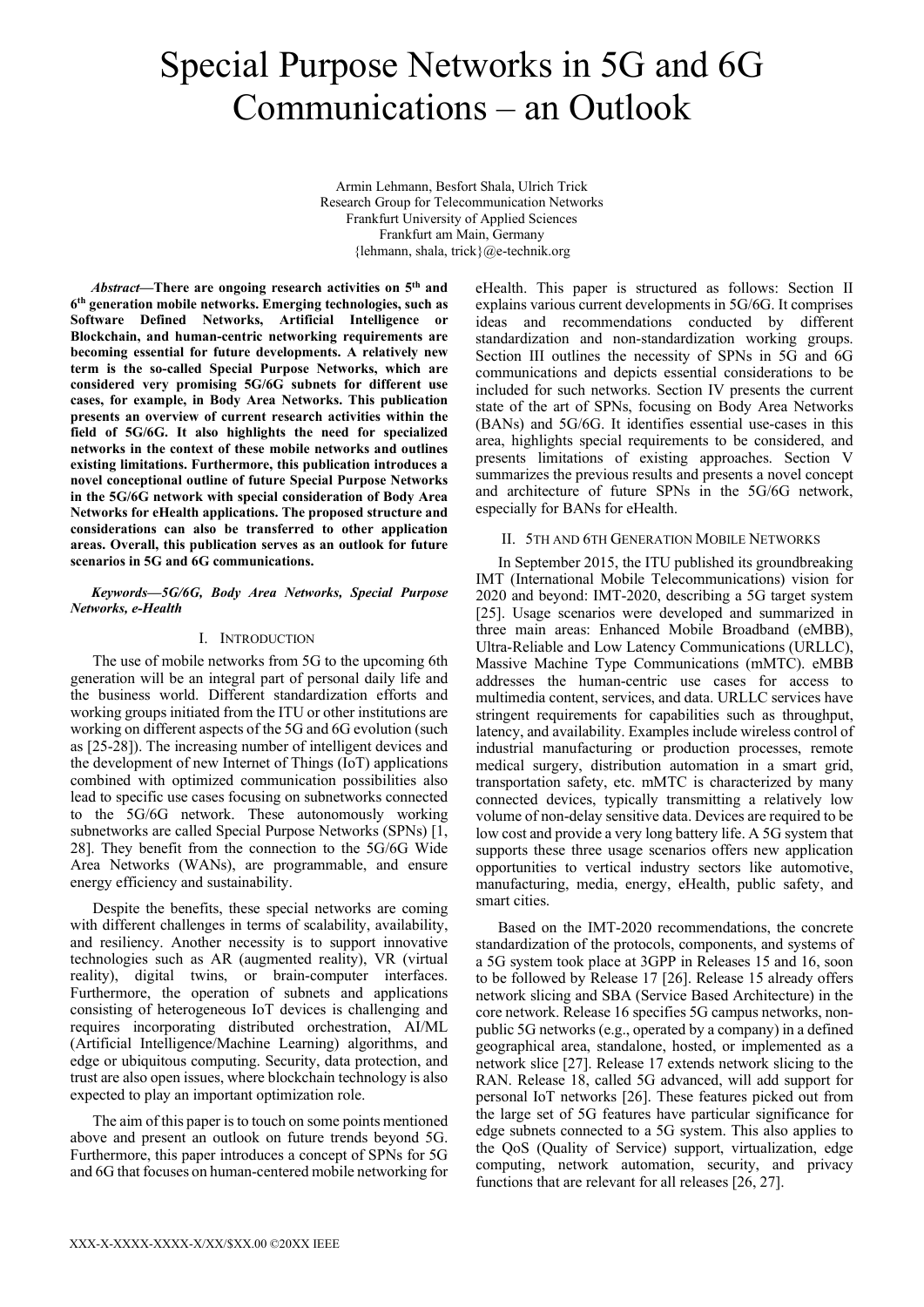One of the first steps toward 6G was the establishment of the Focus Group Technologies for Network 2030 (FG NET-2030) by the ITU-T in July 2018. Its goal was to determine the fundamental properties of networks in 2030 and beyond. This was based on the assumption that new application scenarios must be supported, e.g., by holography, with extremely fast response in critical situations and with high-precision localization [23]. Network 2030 refers to an integrated, highly automated, intelligent infrastructure containing a number of operational domains in various types of network segments (e.g., wired/wireless access, core, edge, and space segments). This integration is based on a dynamic interaction between computing, storage, and network services/applications resources/devices in all network segments. The following architectural principles should apply to a Network 2030: simplicity, native programmability, backward compatibility, heterogeneity, native slicing, unambiguous naming, intrinsic anonymity and security, resilience, and network determinism [24]. According to the application scenarios considered for a Network 2030 (Figure 1), the concept of "ManyNets" as a seamless coexistence of heterogeneous network infrastructures including satellite networks, scalable private networks, special-purpose networks, dense networks, etc. was introduced [28].



Fig. 1: Application scenarios for a Network 2030 [27]

An example of early bundled research on 6G is the 6G Flagship Project at the University of Oulo in Finland [20]. These 6G activities assume that the evolution beyond 5G will introduce a range of new services relying on higher capacity, with peak throughput reaching a 1 Tbit/s and low latency below 1 ms while leveraging the benefits of the Internet of things (IoT) and big data. New light-weight devices or wearables will emerge relying on distributed computing, intelligent computing surfaces and storage enabled via edge cloud. The goal is an evolution towards a true End-to-End Service Based Architecture with a new IP architecture for the support for ManyNets, networks of many large-scale private/public networks [21] (compare Network 2030 and Figure 1).

Hexa-X [18] is one of the 5G-PPP projects under the EU Horizon 2020 framework started in January 2021 with a duration of 30 months. It is a flagship project that develops a Beyond 5G (B5G)/6G vision and an intelligent fabric of technology enablers connecting human, physical and digital worlds. Key components for the 6G architecture are: enabling AI, programmability, architecture for a network of networks, new protocols for a new 6G spectrum, cloud softwarization, and service-based architecture incl. network slicing, continuum orchestration down to the extreme edge (Figure 2). This should include flexibility to different topologies, the ability of the network of networks to adapt to various scenarios such as new non-public networks, autonomous networks, mesh networks, new spectrum, etc., without loss of performance and easy deployment [19].



Fig. 2: 6G continuum orchestration [19]

In the Hexa-X project, the concept of network of networks is described as follows according to [19]: "defined as a network that can both incorporate different network solutions as well as a network that easily (flexibly) can adapt to new topologies". Flexibility to different topologies means "the ability of the network to adapt to various scenarios such as new non-public networks, autonomous networks, mesh networks, new spectrum, etc., without loss of performance and easy deployment".

The 6G Smart Networks and Services Industry Association (6G-IA) is the voice of European industry and research for next generation networks and services. Its primary objective is to contribute to Europe's leadership on 5G, beyond 5G and SNS/6G (Smart Networks and Services) research. The 6G-IA represents the private side, and the European Commission represents the public side [22]. In its 6G vision published in June 2021, the 5G-IA as the predecessor of the 6G-IA identifies SPNs as a key technology for 6G: "Driven by the capability to meet ultra-reliable and low latency requirements, we are beginning to see the use of 5G in vertical industries for industrial automation. The trend will likely further expand, resulting in increasing demand for 6G for verticals with application to SPN or even smaller range 'sub-networks' that can generally operate in a standalone fashion but may benefit from connectivity to the WAN. Examples of sub-networks that will benefit from 6G performance enhancement will range from in-body subnetwork, in-robot to in-car and sub-network of swarm of drones." [1]

Last but not least, as already done for 5G with IMT-2020, the ITU-R Working Party 5D [28] has started to elaborate a target system for 6G under the topic "IMT towards 2030 and beyond" as a basis for concrete standardization by e.g., 3GPP.

#### III. MOTIVATION FOR SPECIAL PURPOSE NETWORKS

The mentioned standardization and research activities according to 5G and 6G as well as current trends [2] show that the demand for communication and IoT applications with extended requirements is increasing and will continue to increase, and thus also the demand for specialized networks and subnets in the context of 6G that meet the requirements of the applications. These 6G subnets, referred to as SPN in [1, 28], are characterized by limited ranges and are generally operated autonomously. Examples include Wireless Body Area Networks (WBANs) [3], Unmanned Aerial Vehicle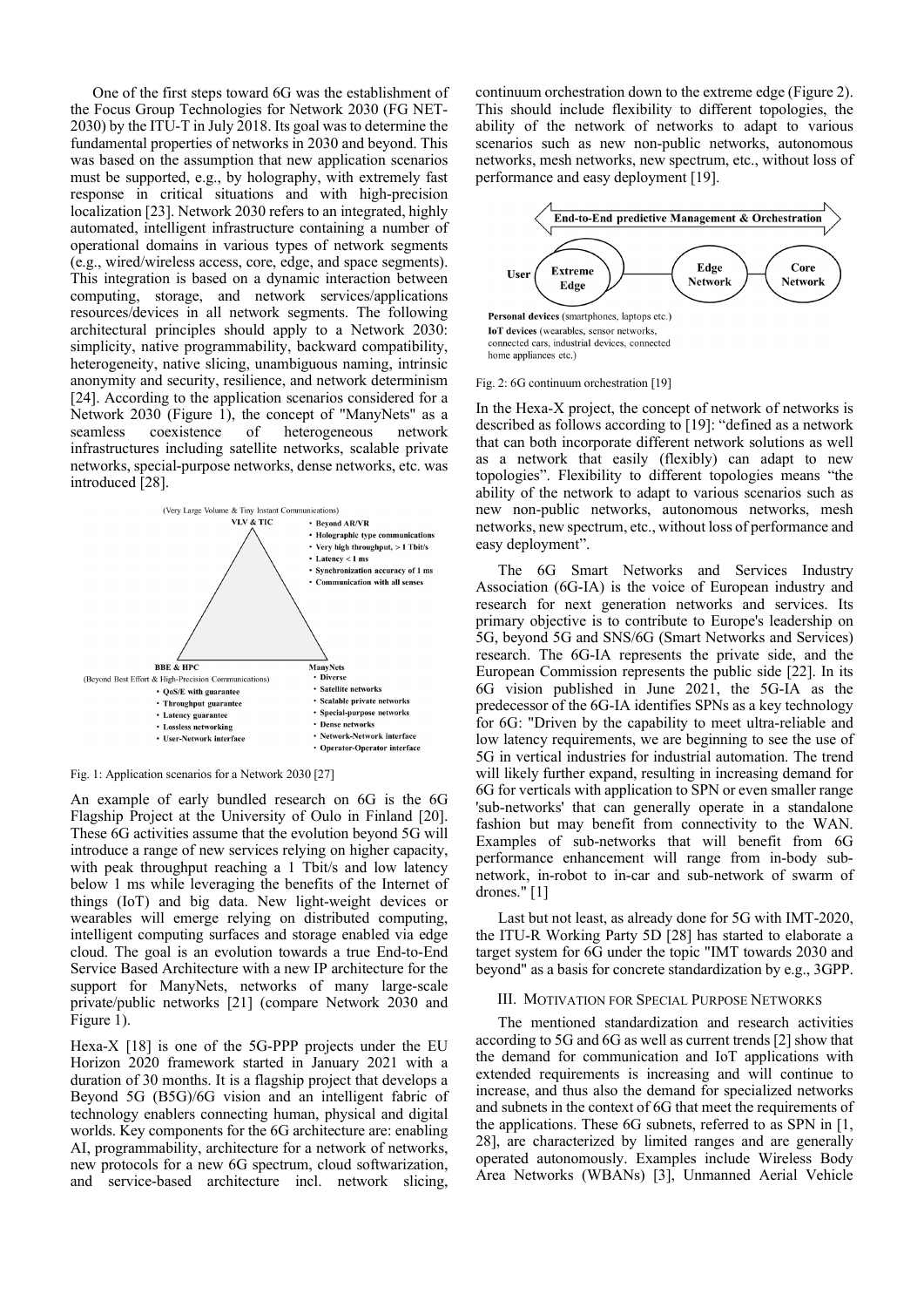(UAV) Networks, and IoT Networks [1]. These special 6G subnets benefit from the connection to the 6G WAN and thus offer the possibility to provide the corresponding comprehensive applications. Such SPNs can operate autonomously and programmable, provide optimized architectures and interfaces, ensure the highest energy efficiency and sustainability in their context, and offer optimal security, strong data protection, and especially the highest trustworthiness for their application area. A very important application area for such future 6G SPNs are BANs, which, for example, offer the possibility of controlling and monitoring vital functions such as pacemakers or even assisted interventions on the body from a distance. One example is BANs specifically for eHealth or smart healthcare applications. The direct environment of the BAN and corresponding applications via 6G WAN can also be included in an end-to-end consideration.

This 6G SPN overall solution should, on the one side, take into account today's usual BAN requirements [3, 5] and, on the other side, new, highly demanding ones such as AR, VR, use of all senses [6], holography, digital twins, brain-computer interfaces [8] and currently unknown ones. Based on this, solutions for optimal architectures will be developed, taking into account scalability, availability, and resilience. Such a 6G subnet should support heterogeneous IoT devices, function as a multi-sensor, and be extremely energy-efficient. Distributed orchestration, AI/ML algorithms, and edge or ubiquitous computing are used to operate the highly virtualized and programmable subnet and the applications. Open interfaces to the WAN and for applications as well as the required QoS regarding throughput, latency, and deterministic end-to-end communication with an Enhanced IPv6 will also play an important role. Special attention should be paid to the topics of security, data protection, digital sovereignty, and trust, which are considered particularly important. Blockchain is also an interesting topic to increase the trustworthiness in such networks and ensure high data integrity.

### IV. USE CASES, REQUIREMENTS, AND THE STATE OF THE ART

As already mentioned, this paper aims to present a concept for an adaptable overall solution for SPNs for 6G. In particular, the focus is on human-centered mobile networking for eHealth. According to [1], SPNs are named as key technologies of future 6G network architectures that can work standalone and at the same time benefit from the connection to the "large" 6G network. Body area subnets for life-critical purposes are a very important application area [1, 9] or nonmedical applications such as for military and defense or sports [4]. This already results in extreme requirements for availability, reliability, and energy efficiency [1, 3, 5] regardless of location [6]. According to [1], basic technologies are already known for this in 5G, but these must be further developed to meet future extreme requirements. With regard to the reliability of such body area subnets, QoS will also be a decisive factor [3], e.g., based on SDN (Software Defined Networking) [5].

Today's WBANs use well-known transmission technologies such as Bluetooth Low Energy, ZigBee, WiFi, Li-Fi (Light Fidelity), LoRa (Long Range), NB-IoT (Narrowband IoT), but in the future also 5G and 6G [3]. However, according to [8], the IEEE 802.15.4 and IEEE 802.15.6 standards currently used do not meet the requirements for future WBANs.

WBANs consist of sensors and actuators on-body, e.g., in wearables for the acquisition of bio parameters, or in-body, e.g., through implants such as pacemakers or nano-devices [3, 6], which are connected to the public network, e.g., for preprocessing of the data with a personal device (e.g., smartphone) as a gateway [3] acc. to Figure 3, where applications in the field of eHealth for monitoring, assessment and treatment of human health values are provided on servers [3, 6].



#### Fig. 3: Conventional BAN

Energy consumption in WBANs due to the required longevity and associated reliability of, e.g., implants such as pacemakers or insulin pumps is another huge challenge [4, 6, 8]. In addition, bio-compatibility or overheating of, e.g., sensors on and/or in the human body are important factors here [5]. But sustainability regarding WBANs will also be an important aspect, e.g., to further increase longevity by means of energy harvesting [5]. Questions regarding the radiation absorption of the human body [3, 6] and interference due to the densely communicating in- and on-body devices are also areas to be explored [3].

Today's WBANs are based on a star-structure subnet architecture or multi-hop communication with a central gateway at the transition to the public network and only relatively low bit rates in the subnet itself [3]. According to [3], this will not be sufficient for future e-health applications with AR, VR, holography, and digital twins. This gives rise to research questions regarding future optimized architectures of the subnetworks [3] as well as their flexibility, modularity and scalability [3, 5], but also regarding the interfaces to the 6G access network [3, 5, 9]. According to [8, 9], terahertz communication with very high transmission rates will be used in the BAN itself and its environment and will replace Bluetooth and WLAN in parts.

Furthermore, 6G subnets for special applications will be equipped with AI to detect unused frequency ranges in the terahertz band, for example, and to make them available to the services at any time of transmission so that, for example, sufficient bandwidth is available without affecting neighboring subnets [9].

For remote diagnosis and treatment, future applications, e.g., remote operations or holographic applications, require extremely high data rates of 1 TBit/s and extremely low latency of < 1ms [3, 7]. The delay is imperceptible to humans. Current 5G systems do not have the bandwidth to support, e.g., high-resolution holographic communication. New applications such as Brain-Computer Interface, Synesthesia Internet (linking of the senses), nanorobots, or even digital organs will present still unknown requirements and challenges, which are envisaged in [8] with the help of future 6G WBANs.

Currently, the dependencies on manufacturers and the associated static manufacturer-specific WBAN architectures, which do not allow cooperation between different manufacturers, are also a major problem [5]. The standardization of the interfaces, optimization and modularization of the architectures, and programmability of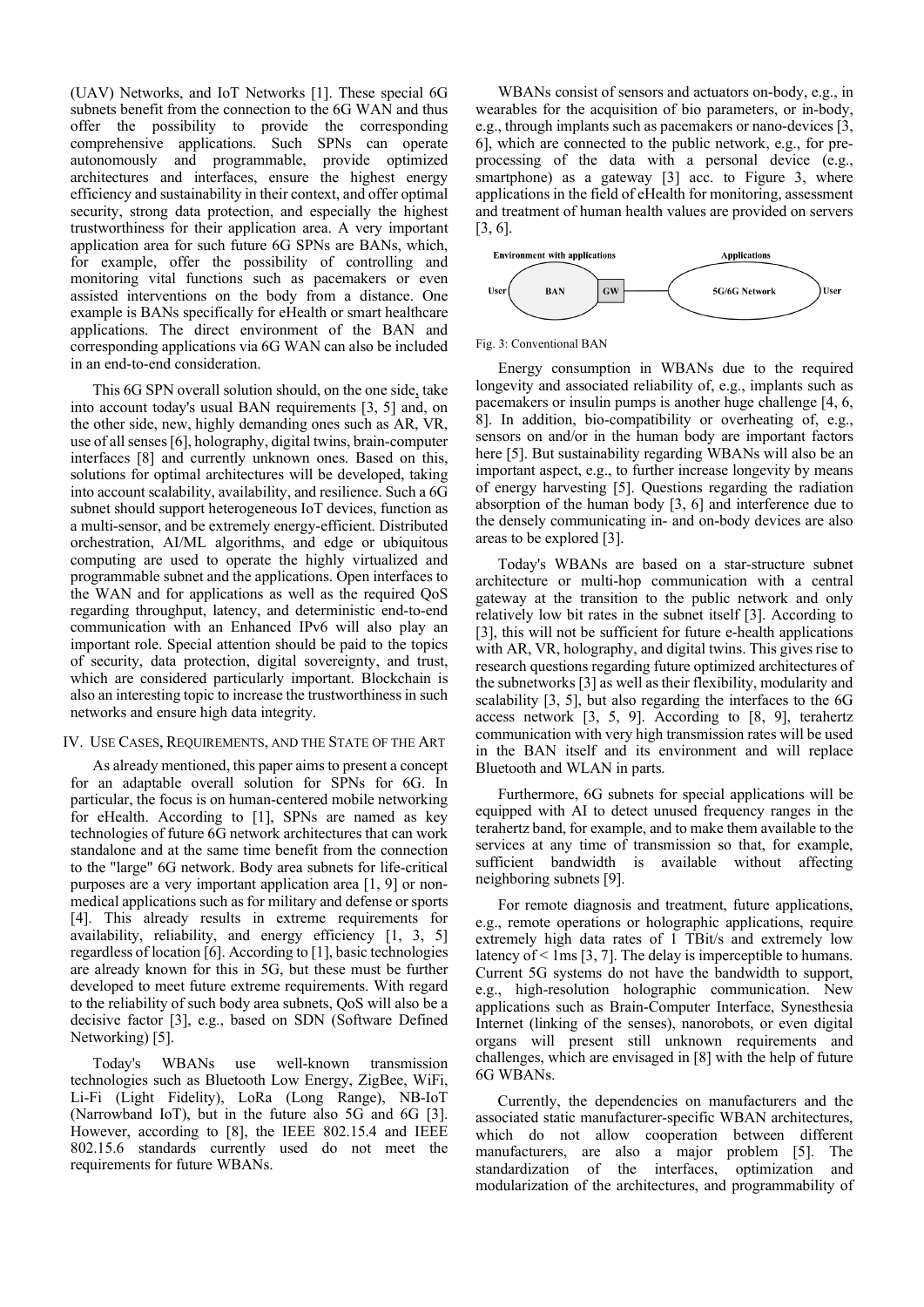the network and virtualization, including orchestration of the services, offer solutions not only for this.

In particular, the integration of cloud applications and the lack of mobility support, e.g., for patients, are already a problem today [5]. Virtualization techniques and the use of edge and ubiquitous computing in connection with 6G WBANs can offer a solution here.

Furthermore, due to the use of very different IoT devices and services with very different processing and bit rate requirements with a few short data packets up to high bit rate real-time communication, the efficient use of resources will play a decisive role in such heterogeneous 6G WBANs, especially in terms of energy. In this context, the future use of IoT devices with energy harvesting should also be mentioned [5, 6].

In particular, for all the human-centric eHealth applications such as monitoring and control tasks for diabetes, body temperature, heart rate, asthma, Parkinson's disease, depression, electrocardiogram, oxygen saturation, Covid-19 [3] to AR, VR, holography, digital twins and brain-computer interface, issues of privacy, IT security, trust, reliability, availability and resilience play a very crucial role [3, 5]. Blockchain and smart contracts can be part of the solution [5].

Blockchain technology and its cryptographic elements ensure protection against unauthorized data access or data manipulation and protect the digital infrastructure. Currently, various blockchain-based solutions are predicted for use in 6G [10, 11]. These include spectrum, asset, infrastructure, computing power, or data storage management. Other blockchain perspectives [12] target secure access controls and data and identity protection. However, these conceptual ideas do not address the potential trust issues at different network layers in specialized 6G networks. A blockchain itself cannot solve these. An optimization approach could be the fusion of trust concepts in decentralized networks with the blockchain. Additionally, the technical design of the blockchain is crucial, considering security, transparency, scalability, and especially energy consumption.

In the following, various EU projects are examined to determine whether they focus on the topics of SPN or BAN in 6G.

The above-mentioned EU-funded Hexa-X project [13] aims to develop key technologies for 6G. The focus is on research into fundamental new radio access technologies for extremely high bit rates and high-resolution localization and sensing using sub-THz frequencies, the linking of intelligence through AI-controlled air interfaces, and network development and expansion to increase the flexibility and efficiency of networks, e.g., integrating further types of access such as non-terrestrial networks (NTN), device-to-device communication (D2D) or mesh networks. Requirements and research questions concerning SPNs, such as trust, availability, resilience and subnet architectures, are not the subject of this project. However, the Hexa-X project addresses the SPN issue with one of its key components, the continuum orchestration concept (see Figure 2). This implies the evolution of regular management and orchestration techniques towards the continuum consisting of the joint combination of different orchestration domains: core network, transport network, edge, extreme-edge, and other networks that can be external to the mobile network operator (e.g., fixed access networks, private networks or hyperscaler networks) [19].

The EU-funded RISE-6G [14] project builds on current advances in Reconfigurable Intelligent Surfaces (RIS) technologies to control the propagation of radio waves in order to realize intelligent, sustainable and dynamically programmable wireless environments. The RISE-6G project focuses exclusively on RIS and its associated requirements. SPNs and related aspects such as virtualization, orchestration, trustworthiness, and subnet architectures are not covered by the project.

The EU-funded DEDICAT 6G [15] project is investigating solutions for dynamic distribution of intelligence to improve task execution time, increase energy efficiency and ultimately reduce end-to-end latency. In addition, the project explores key elements for dynamically extending coverage using robots, drones, and connected vehicles. The scope includes techniques for ensuring security, privacy and trust, including key elements for novel interactions between humans and digital systems using innovative interfaces and devices such as smart glasses. The research project focuses on developing a smart connectivity platform that uses artificial intelligence and blockchain techniques to enable 6G networks to combine existing communication infrastructure with a novel distribution of intelligence (data, computation, and storage) at the edge. While the planned platform includes research issues such as blockchain technologies and edge computing, looking at SPNs and their specific requirements and research questions is outside the research interest of the project.

The EU-funded 6G BRAINS [16] project will develop an AI-driven self-learning platform to intelligently and dynamically allocate resources, increase capacity and reliability, and improve positional accuracy while reducing response latency for future industrial applications of large scale and diverse requirements. The focus of this project is to develop further 5G technologies such as network slicing and integration of AI specifically for industrial applications, but not based on SPNs.

The EU-funded ROVER [17] project is developing new solutions and processes to promote the commercialization of innovative, non-invasive wireless technologies applied on or in the body. A system architecture is being developed that draws on engineering, physics, medicine, computer science, and product development expertise. This new architecture will use non-ionizing diagnostics and monitoring, complemented by secure data transmission at all levels with medical involvement. The special interest of the project lies in the development and research of sensors and actuators in the eHealth environment, specifically on and in the human body, which is considered an independent network node. The linked technical and security-relevant aspects in this regard are to be researched. However, SPNs and their connectivity and architectures as well as end-to-end services and requirements such as QoS or even the access network, are not part of the ROVER project.

The overview of the state of the art described above and the new requirements that will arise in the future show the deficits of existing solutions for BANs today and in the future and identify corresponding research questions and approaches to solutions. These are summarized below in keywords and represent the rough concept for a future BAN for e-health applications or SPNs with similar requirements: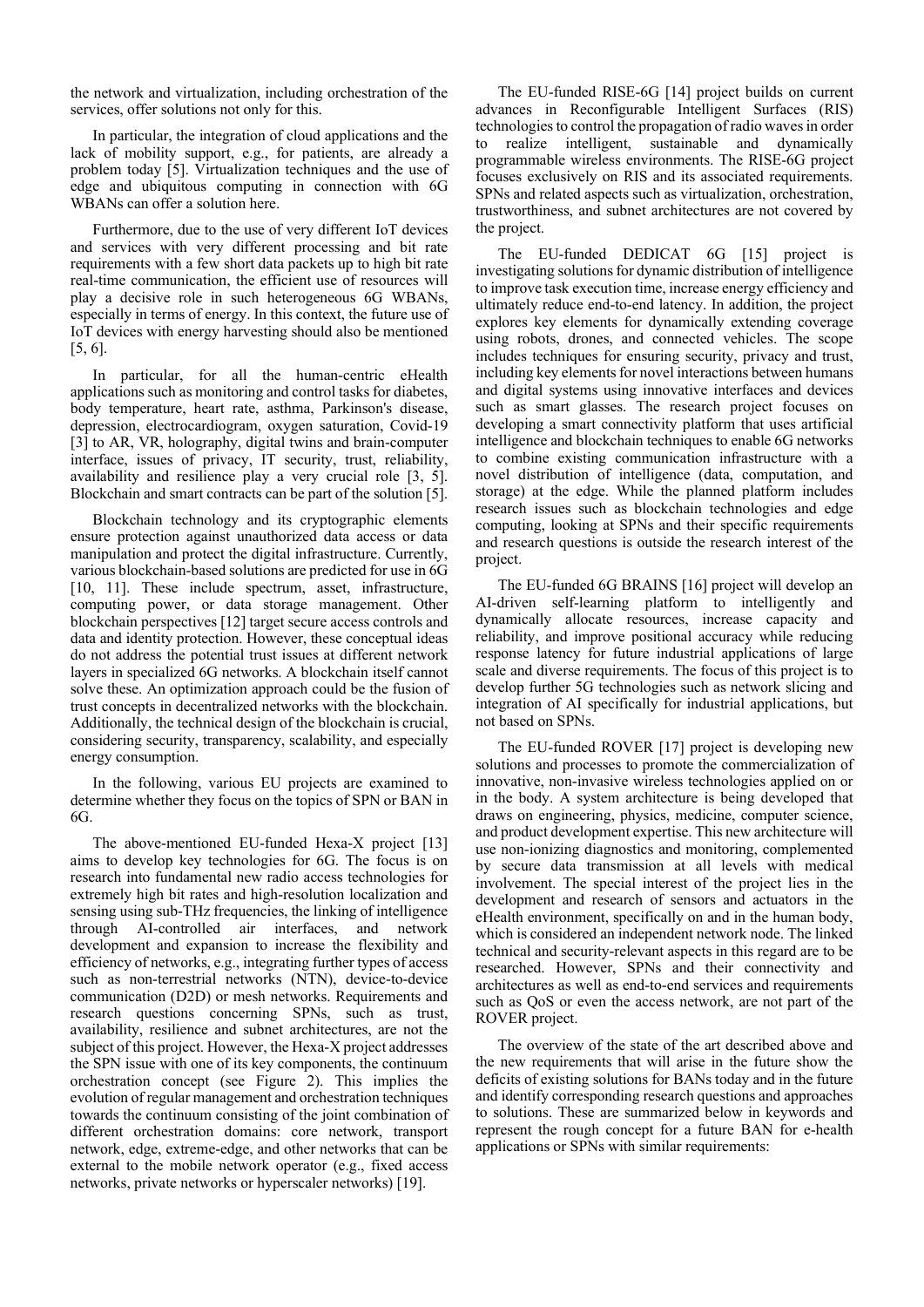- 1. Optimized architectures according to the use cases, incl. the formation of autonomous subnetworks in the subnetworks
- 2. Flexible, modular, and scalable subnet architecture
- 3. Good scalability with suitable transmission technologies wireline (glass fibers, copper lines) or wireless (with conventional frequency ranges, mmW, sub-THz, THz, infrared, visible light) taking into account electromagnetic environmental compatibility
- 4. Availability and resilience
- 5. Interface(s) to the 5G/6G Access Network
- 6. Enhanced IPv6 for 6G SPNs
- 7. APIs (Application Programming Interfaces) for users of the subnets and third-party service providers
- 8. SDN with Enhanced IPv6 and QoS in 6G Special Purpose **Networks**
- 9. Deterministic end-to-end services for users
- 10. Programmability of subnets
- 11. Optimal use of virtualization with microservices and distributed predictive orchestration, incl. end-to-end SBA
- 12. AI/ML deployment in (autonomous) subnet operations and to support user services
- 13. The massive use of edge and ubiquitous computing
- 14. Best possible support for Digital Twins
- 15. Trust
- 16. Applications for blockchain
- 17. Data privacy
- 18. Security
- 19. Efficient integration of various IoT devices
- 20. Subnets as multi-sensors for users, network operators, and society
- 21. Highest possible energy efficiency for, among other things, extremely long battery runtimes
- 22. Careful consideration of sustainability aspects with regard to the subnets themselves and their related support of services and users.

### V. PROPOSED APPROACH FOR SPECIAL PURPOSE NETWORKS IN 5G/6G

Based on the requirements for SPNs connected to 6G or even 5G networks elaborated in Chapter IV, this chapter provides an outlook on an implementation concept. For this purpose, Figure 4 shows a possible SPN architecture. Basically, this approach assumes an optimized architecture of an autonomously operating SPN with internal subnets, incl. network slicing (requirement 1. from Chap. IV). Such an SPN can consist of several sensor/actuator networks, which have different bit rates and availability/reliability requirements according to the services to be supported. For example, a relatively low bit rate is sufficient for a connected pacemaker, but the availability must be very high. A surveillance camera, on the other hand, would require a high bit rate and high availability. Depending on bit rates and availability requirements, the sensors and actuators can be grouped in clusters and meshed to a greater or lesser extent. Accordingly, the transmission technologies are also selected, e.g., low energy Bluetooth or WLAN or also 5G/6G interfaces (requirements 2, 3, 4, and 19).

The connection of the aforementioned sensor/actuator subnets to one or more 5G/6G networks is carried out according to Figure 4 by means of usually at least two gateways due to availability, which can provide highly redundant connections both internally and externally (requirements 4, 5, and 6). The aim is to provide deterministic

services end-to-end via enhanced IPv6 interfaces compared to today, QoS support, the use of virtualization, SBA, and orchestration right down to SPN subnets with even simple sensors (extreme edge). To achieve this, the SPN in Figure 4 must support distributed network functions, distributed compute and storage, distributed orchestration, and internal network slicing (requirements 6, 8, 9, 11, 13).



Fig. 4: Network architecture of an SPN in a 5G/6G environment

The SPN described in Figure 4 is further substantiated by the layer model for an SPN (or a special SPN in BAN form for eHealth) shown in Figure 5. This view includes the functions already mentioned and extends the range of functions regarding trust, data privacy, and security (requirements 15, 16, 17, and 18). In this context, or for distributed storage in general, the use of blockchain will also be advantageous (requirement 16). Moreover, Figure 5 also shows that such a flexibly manageable, modular, highly available, and resilient subnet is only possible by using distributed mechanisms for management and orchestration with the assistance of AI/ML algorithms (requirements 4, 10, 11, and 12). Via defined APIs, SPN users themselves or thirdparty providers can configure or offer applications (requirement 7).



Fig. 5: Future BAN for eHealth as SPN in the 5G/6G network

Figure 5, with the exemplary sensors, actuators, or IoT devices in general, also makes it obvious that such an SPN can be used as a multi-sensor or to support digital twins (requirements 14 and 20). In the exemplary SPN here, the focus is on a WBAN for eHealth applications. This is clearly illustrated by the sensors used - VR glasses, AR glasses, microphone, watch, blood pressure monitor, temperature sensor, pulse monitor, and ECG monitor - as well as the insulin pump actuator.